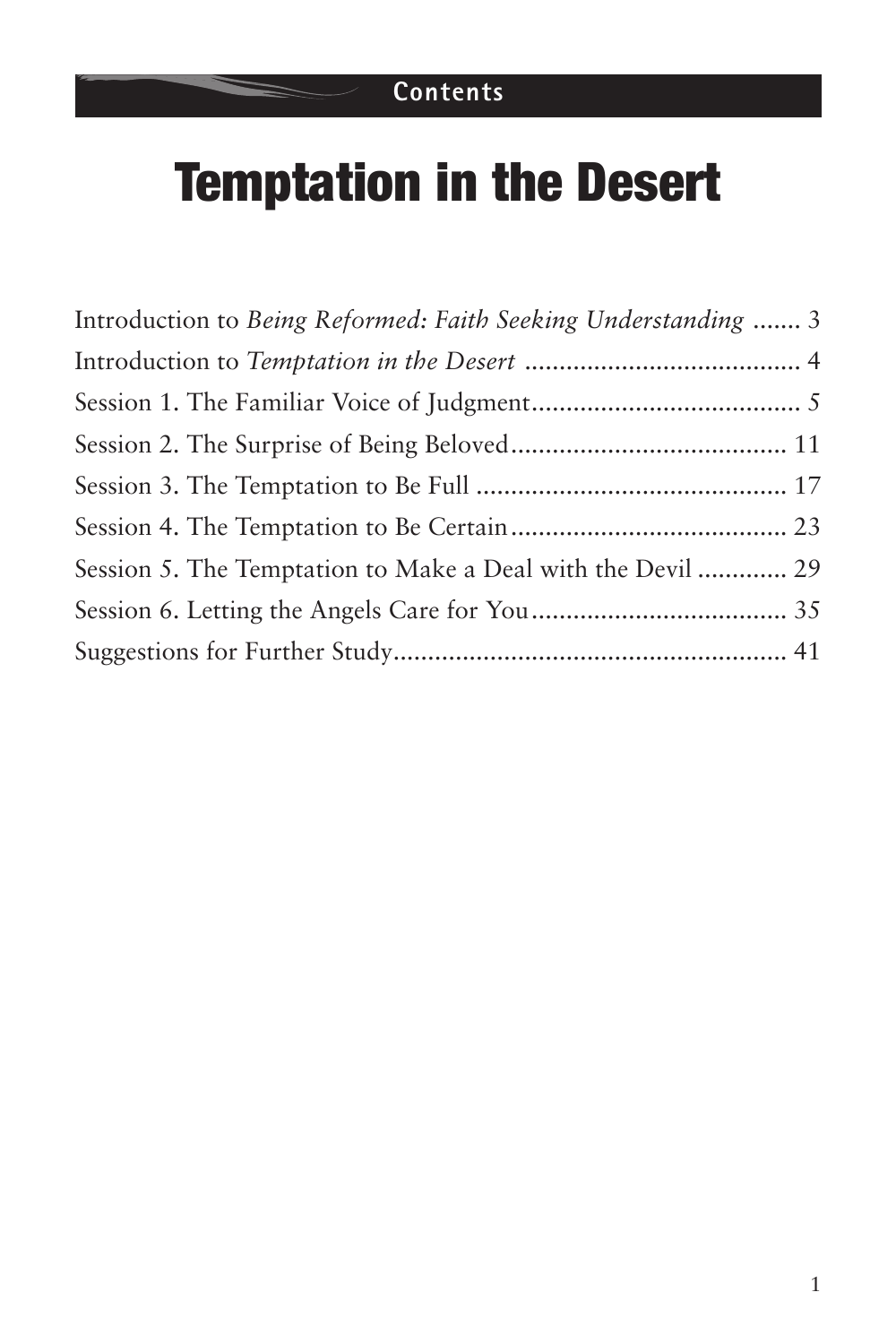# The Familiar Voice of Judgment

## Scripture

**Matthew 3:1–12** John the Baptist is preaching in the wilderness, warning people of the judgment that is coming and calling them to repentance.

## Prayer

Merciful God, when we hear John the Baptist's warning that we need to get our lives cleaned up, we cannot argue. We know that we have sinned. What we do not know is what to do about it. We are our own worst judges. Our sin is ever before us, and every effort to manage it has only resulted in more sin. So we begin by simply telling the truth. There is nothing else left. Only your Son, our Savior, can wash away what we have done and left undone. We are lost without your mercy. Amen.

### Introduction

From the days of the prophet Isaiah, the people heard that someone would prepare the way for the coming Messiah. This is why Matthew begins his description of Jesus' ministry by telling us first about John the Baptist. He identifies John as "the one of whom the prophet Isaiah spoke" when Isaiah spoke of the "voice of one crying out in the wilderness: 'Prepare the way of the Lord, make his paths straight.'"

The significance of this passage is that it places the ministry of Jesus Christ in a larger context. As the Son of God, he did not appear as a surprise. Rather, he was the fulfillment of a divine promise. The people had been waiting for a long time for someone who could restore them to right relationships with one another, with God, and with their own souls. This is what we mean when we refer to *righteousness*. According to John the Baptist, the best way to get prepared for righteousness is to confess how far we have fallen from it. So he kept calling people to repent.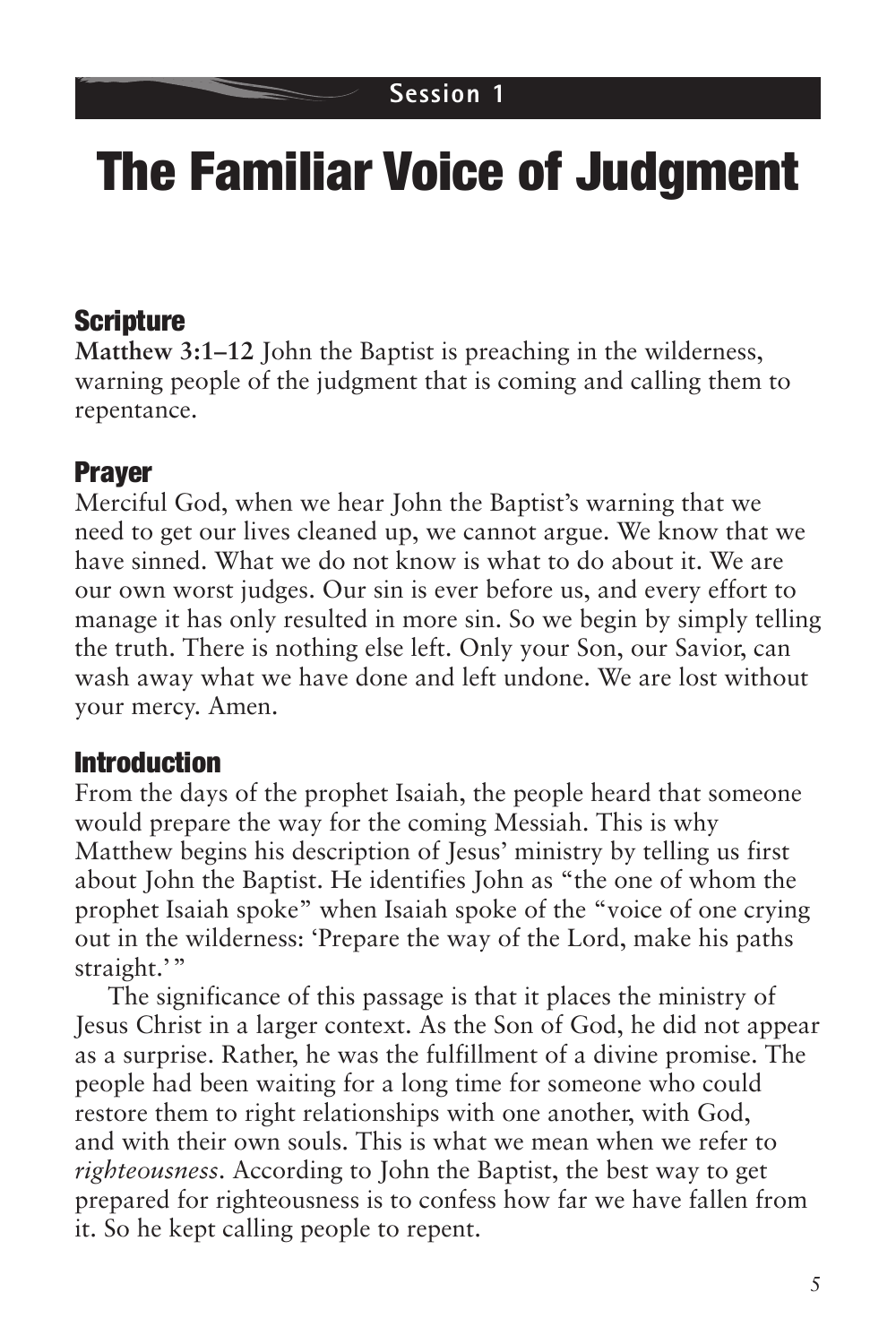To repent simply means to turn around and move in a different direction. When we repent of our sins, we turn and head straight back in the right direction, toward the God from whom we have wandered away.

The people who heard John's preaching would repent by being baptized. This is different from Christian baptism. When the ancient Jews were baptized, it was a liturgical act that was similar to our understanding of a prayer of confession. They were attempting to wash away their sins or, as we would say today, "to clean up their act."

The problem with this endeavor is that we can never get clean enough. No matter how sincere we may be with our repentance, we just keep sinning. We can keep trying new self-improvement programs, but we'll never be able to walk in a new direction only through our own efforts. Perhaps discovering the futility of this resolve is the best preparation for the coming of a savior.

## Why Is Judgment Popular?

John was not exactly Presbyterian material. He wore camel-hair clothing with a leather belt. He ate locusts and wild honey, and he kept calling the religious leaders a "brood of vipers." He lived in caves out in the desert where he kept saying things like "Repent, for the kingdom of heaven has come near." He apparently had little use for chatting and preferred to tell people to get prepared for the Messiah who was coming. "His winnowing fork is in his hand,"

*It may seem puzzling that people would want to sit in congregations where the preacher shakes a finger at them and essentially scolds, "Bad dog!"*

John warned, "and he will clear his threshing floor and will gather his wheat into the granary; but the chaff he will burn with unquenchable fire." My guess is that John didn't receive a lot of dinner invitations.

So isn't it fascinating that Matthew tells us the people of Jerusalem and all Judea were going out to him? We would think people would want to steer clear of such an extreme preacher. Actually,

judgment has always been popular.

The statistics make it clear that even today judgmental churches often grow. It may seem puzzling that people would want to sit in congregations where the preacher shakes a finger at them and essentially scolds, "Bad dog!" Scholars have developed some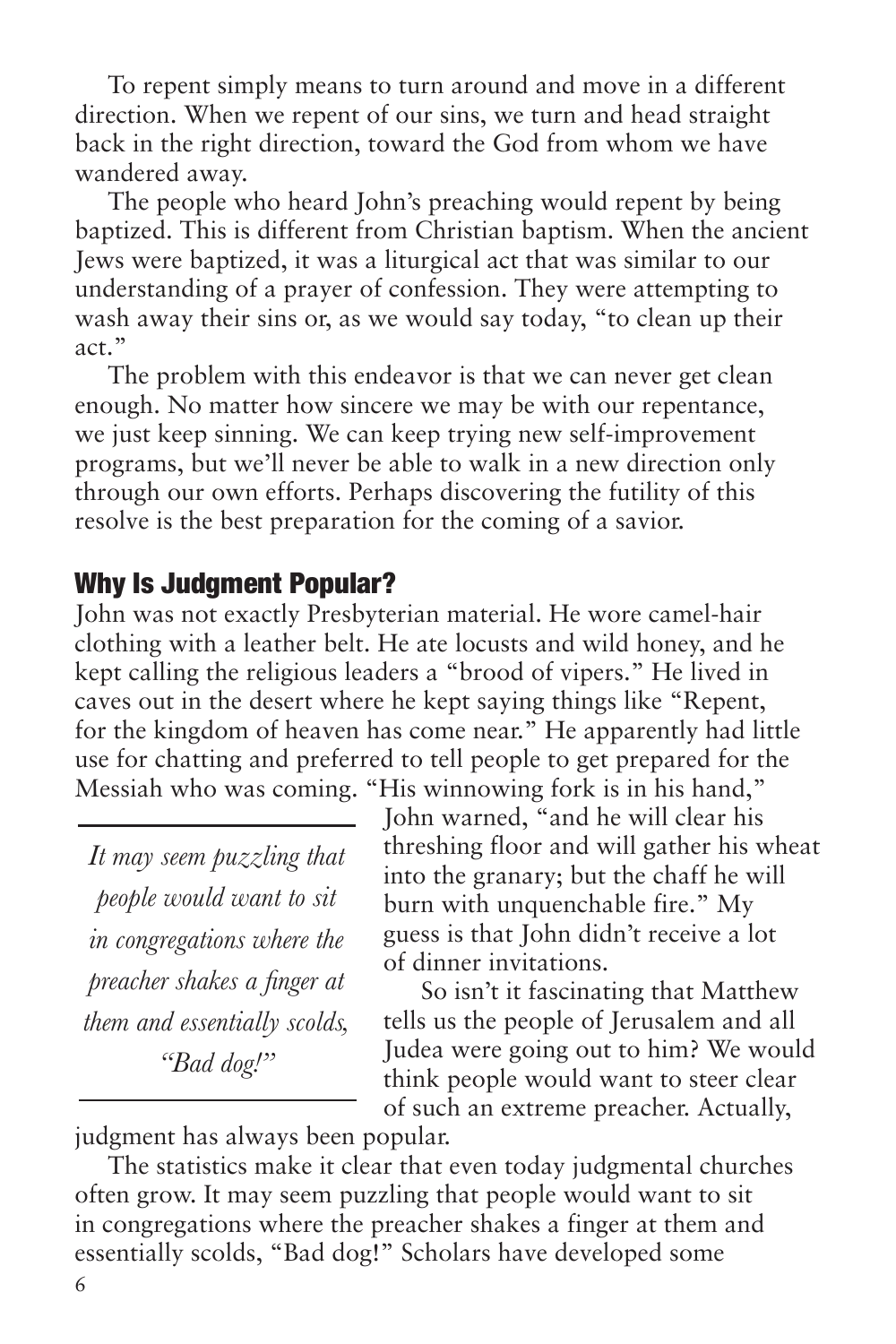sophisticated theories about this. However, the plain truth of the matter is that judgment has always been what we know best. We are judged by physicians from the moment we leave the womb. We're judged by our parents when we are children, and by our children when we become parents. We're judged by teachers, coaches, employers, and worst of all by the person who keeps showing up in the mirror. And seldom is the judgment good enough.

So we all could have taken our place alongside the people of Jerusalem and all Judea, saying, "Judgment? Amen, you preach it, John."

No one is really all that confused about being a bad dog. What is confusing is how to become good again. Our harshest self-judgments are focused on our failures at improving our lives. We keep trying new strategies, like weight-loss programs, another academic degree, getting a new job or relationship, but none of these plans seem to result in fixing our lives. To the contrary, often our strategies for selfimprovement only result in hurting others and ourselves.

For example, a man who is driving home late from work receives a phone call on his cell from his ten-year-old daughter. As soon as the phone rings, he realizes that he forgot about her piano recital. He picks up the phone, and his heart sinks as he hears her lament, "Where are you, Daddy?" He apologizes profusely and promises to make it up to her. But even after he hangs up the phone, he is stuck with her question. He looks at his own eyes in the car's rearview mirror and asks himself, "Where are you? How did you get so lost trying so hard to do well?" The judgment is overwhelming and inescapable. We all know about this.

#### What Is Sin?

There is nothing inherently wrong with working hard or trying to make a few improvements in life—unless we are trying to take over for the Creator. We will always be creatures who have been called to receive life rather than to achieve the life of our dreams. Thus, the judgment we feel always rises from our souls that have become alienated from God by our strategies to become our own creators.

Nothing we do can ever free us from judgment. But this is why John the Baptist's ministry prepares the way for Jesus. Feelings of judgment draw us to the Savior. Only Jesus Christ, the incarnation of God, can heal the sin-sick soul.

Sin is anything we do that separates us from God. It involves breaking the commandments of God and also breaking ourselves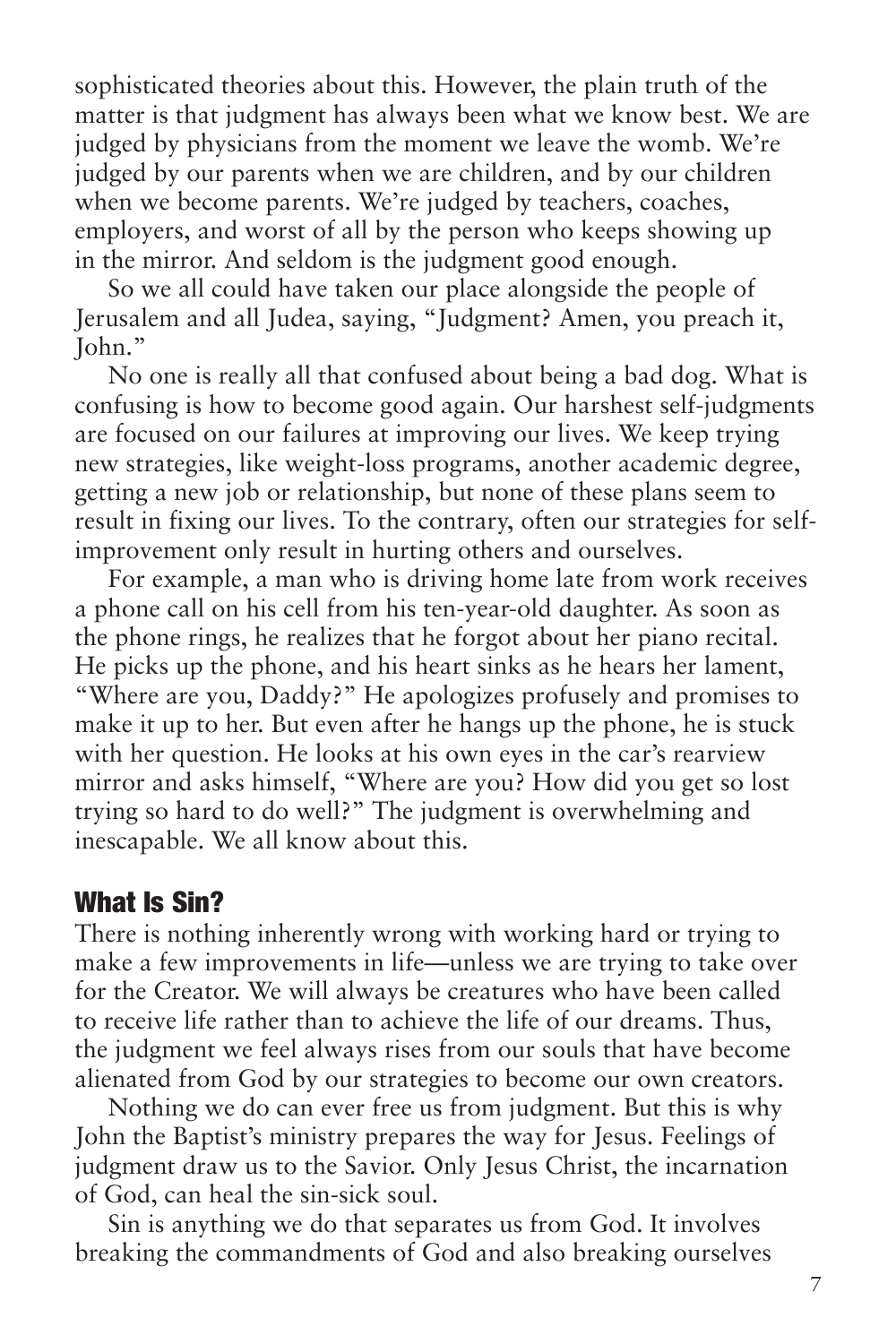along the way. Sin distorts the image of God in our lives, which means that we become so much less than we were created to be. Our relationships with God, others, creation, and even our own

souls are all hurt and distorted through sin. Sometimes this hurt is caused by the things we do, and sometimes by the things we leave undone. But at all times the legacy of our sin is a trail of hurt for which we have to take responsibility. By the time we discover the hurt, we have already done more damage than we can repair. And we have drifted further from the communion we were created to enjoy with God.

*Sin distorts the image of God in our lives, which means that we become so much less than we were created to be.*

The Greek Orthodox theologian Alexander Schmemann has claimed that our sin is rooted in a lack of gratitude. The story of Adam and Eve illustrates this.<sup>1</sup> They were given the fruit of every tree in the garden as a means of enjoying God. But in taking the fruit of the one tree they were not given, they were seeking something for its material benefits and not as a means of giving thanks to God. We too know the temptation of taking work, relationships, or whatever we want as an end in itself. We do that when our yearning for more is greater than our gratitude. As a result we lose the paradise we were created to enjoy.

When we are blinded by our yearning, we don't think the garden of life is good enough because something is missing. It's only after we see the damage we have done by reaching beyond the biblical limitations that we realize the life we were given was actually paradise. Only by then it is paradise lost. Sin has consequences.

It is not hard to see how the flagrant sinner has made a mess of life's garden, but both Jesus and John the Baptist demonstrated how even good people need to repent, because being good is never good enough to get back into the paradise of communion with God. Some of us need to repent of our moral failures, and others need to repent of trying to be our own saviors.

### The Futility of Getting Life Cleaned Up

When the people stood on the banks of the Jordan River and heard John's call to repentance, they confessed their sins and were baptized. Confession is simply telling the truth. If repentance means turning

<sup>1.</sup> Alexander Schmemann, *For the Life of the World* (Crestwood, NY: St. Vladimir's Seminary Press, 2000), pp. 16–18.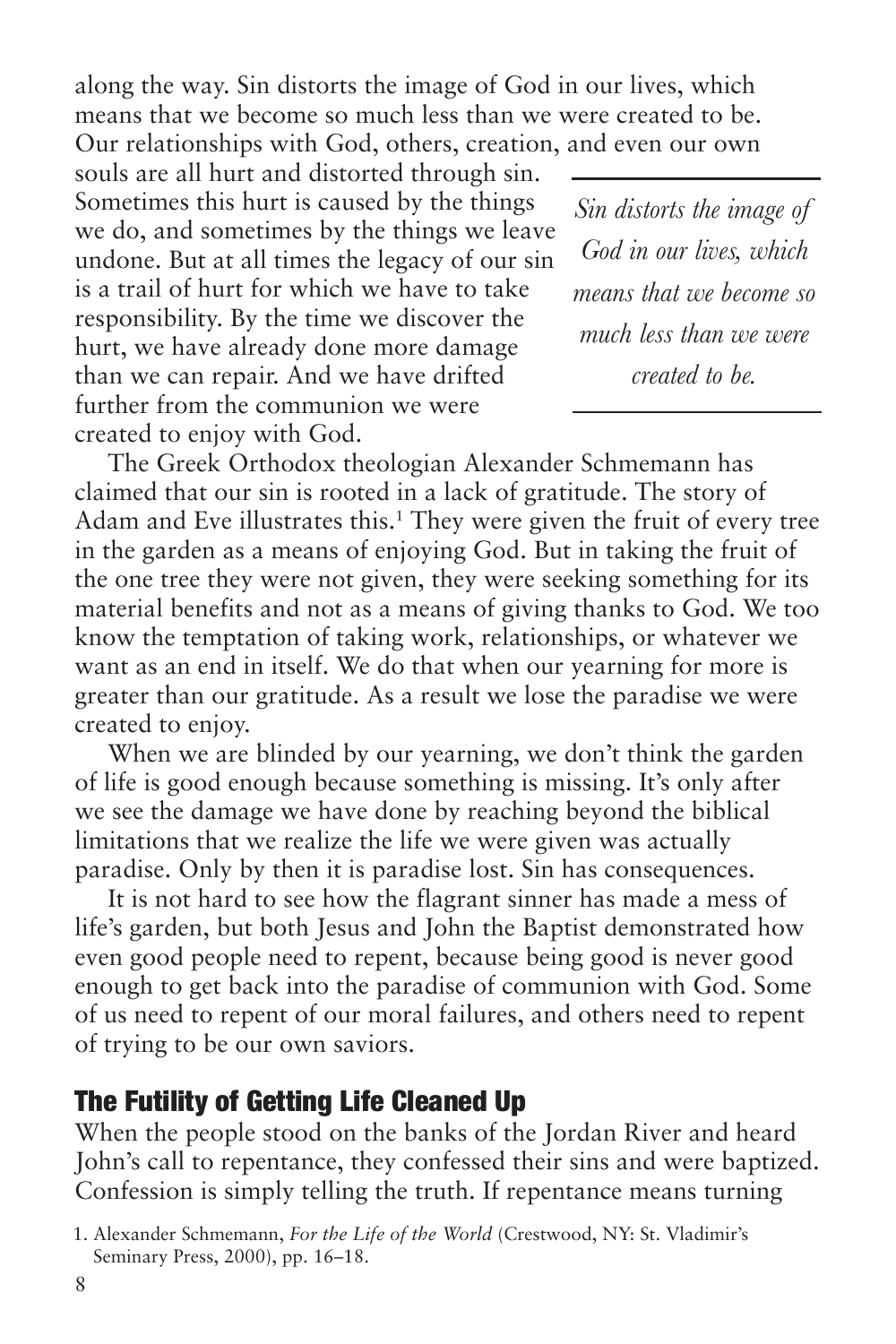around, then confession is the recognition that we are headed in the wrong direction. So we confess, or tell the truth, as a critical part of the repentance process.

When we confess, we not only list our sins, but we also tell the truth about our addiction to sin. We sin because we are like cars with wheels that are badly out of alignment and easily run into the ditch.

It doesn't matter how hard we try to steer away from it, we will always sin. This is what the Reformed tradition means by the doctrine of depravity. The problem isn't that we do not know what is good. The problem is that our wills have become so addicted to sin that we cannot avoid it. This does not, however, absolve us from responsibility. Addicts are always still responsible for their

*We sin because we are like cars with wheels that are badly out of alignment and easily run into the ditch. It doesn't matter how hard we try to steer away from it, we will always sin.*

condition. But it does demonstrate that we cannot save ourselves. As the story of King David, Bathsheba, and the murder of her husband illustrates, the only way we can manage sin is with more sin.

When John stood in the desert wilderness and called people to repent, he was actually asking more of them than they were capable of giving. They, and we, are lost in a desert of failures and good intentions that only lead to more failures. So as important as confession is, something has to come first if we are going to be able to repent and turn back to God.

Thus, unlike the angry judgmental preachers, we in the Reformed tradition do not call people to repent of their sins in order to be forgiven. Who can meet that condition? Instead, we first pronounce the good news that in Jesus Christ we have been forgiven, which frees us to confess our sin and repent of it.

Another way of saying it is that grace precedes faith. We do not muster up enough faith or belief in God's will in order to have forgiving grace bestowed on us. Rather, it is God's grace that brings us to faith.

We therefore baptize even babies, who have no faith. They're brought under the sign of God's grace in baptism so that they can spend the rest of their lives responding with a life of faith. It is analogous to a parent who is filled with love for a newborn child.